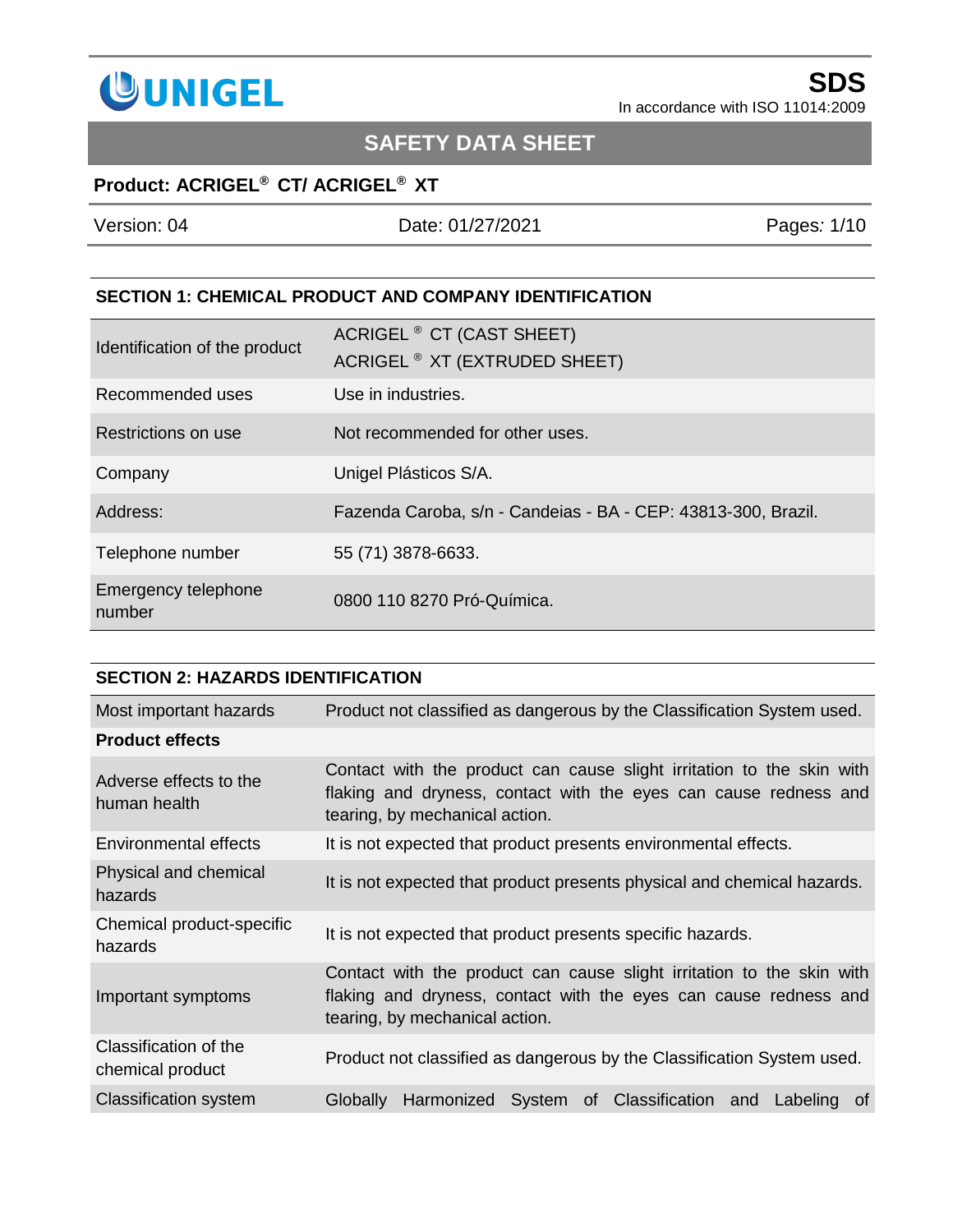

# **SAFETY DATA SHEET**

## **Product: ACRIGEL® CT/ ACRIGEL® XT**

| Version: 04                            | Date: 01/27/2021                                                                                                                                                                                                                                                                                                              | Pages: 2/10 |
|----------------------------------------|-------------------------------------------------------------------------------------------------------------------------------------------------------------------------------------------------------------------------------------------------------------------------------------------------------------------------------|-------------|
|                                        |                                                                                                                                                                                                                                                                                                                               |             |
| adopted                                | Chemicals (GHS), United Nations, 2019.                                                                                                                                                                                                                                                                                        |             |
| <b>Adequate labeling elements</b>      |                                                                                                                                                                                                                                                                                                                               |             |
| Pictograms                             | Not applicable.                                                                                                                                                                                                                                                                                                               |             |
| Signal word                            | Not applicable.                                                                                                                                                                                                                                                                                                               |             |
| Hazard statement(s)                    | Not applicable.                                                                                                                                                                                                                                                                                                               |             |
| Precautionary statement(s)             | Wash your hands after handling the product.<br>Do not drink, eat or smoke when handling the product. It is<br>recommended to use suitable PPE's when handling the product.<br>Obtain product information before handling. Store the product in a<br>suitable place.<br>In case of emergency, proceed as indicated by the SDS. |             |
| Outline of an anticipated<br>emergency | NON-HAZARDOUS SOLID.                                                                                                                                                                                                                                                                                                          |             |

## **SECTION 3: COMPOSITION/INFORMATION ON INGREDIENTS**

## **SUBSTANCE**

| Systematic chemical or trivial<br>name                                | Polymethyl methacrylate.                               |
|-----------------------------------------------------------------------|--------------------------------------------------------|
| Common or generic name                                                | Methacrylic acid methyl ester polymers.                |
| <b>CAS Number</b>                                                     | $9011 - 14 - 7$ .                                      |
| Impurities and stabilizing<br>additives contributing to the<br>hazard | There are no impurities that contribute to the danger. |

| <b>SECTION 4: FIRST-AID MEASURES</b> |                                                                 |  |
|--------------------------------------|-----------------------------------------------------------------|--|
| <b>Exposure routes</b>               |                                                                 |  |
| Inhalation                           | Remove the victim to a ventilated place.                        |  |
| Skin contact                         | Wash exposed skin with sufficient water to remove the material. |  |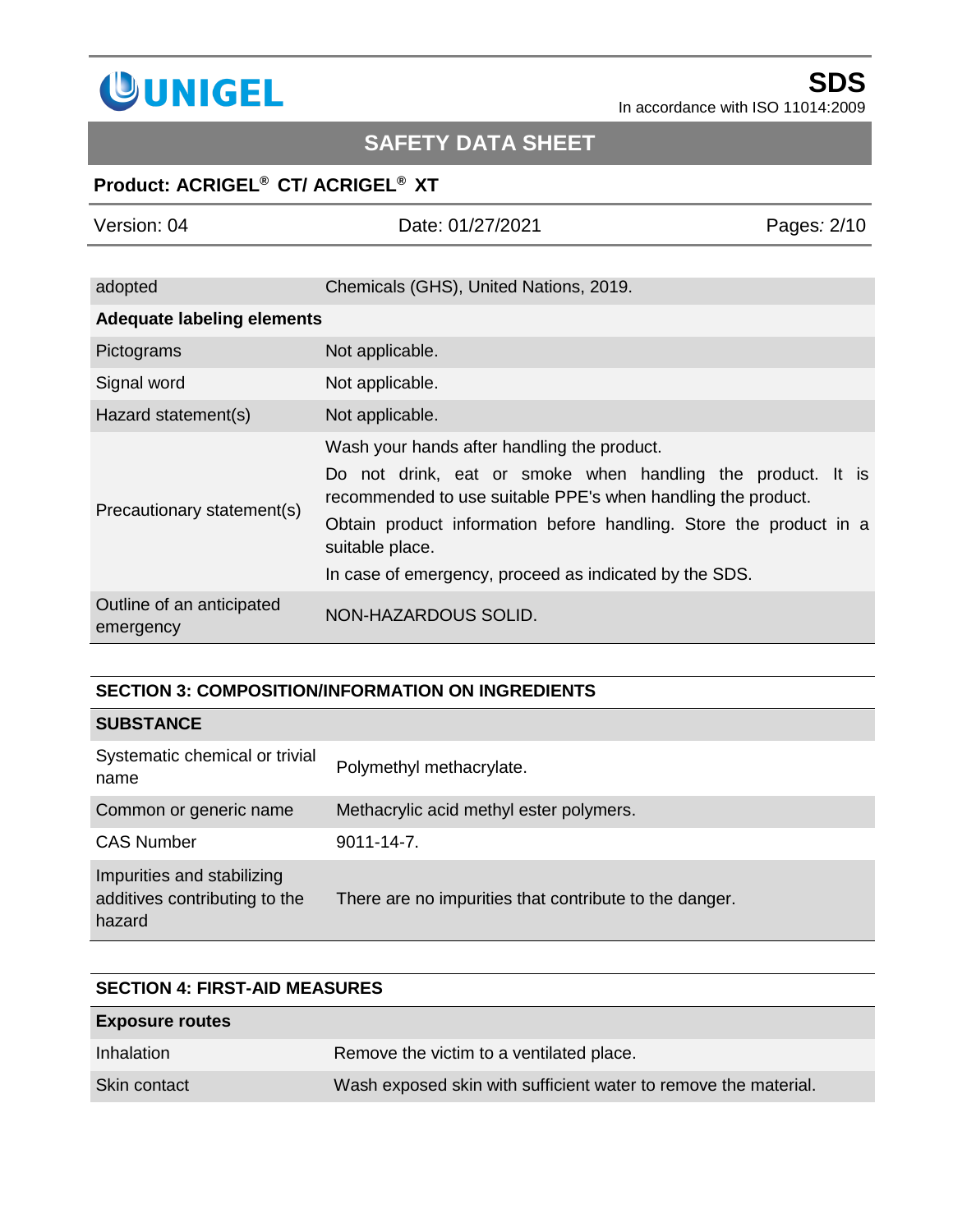

# **SAFETY DATA SHEET**

## **Product: ACRIGEL® CT/ ACRIGEL® XT**

| Version: 04                                                          | Date: 01/27/2021                                                                                                                                                                                                                                                                                                                                                                                                 | Pages: 3/10 |
|----------------------------------------------------------------------|------------------------------------------------------------------------------------------------------------------------------------------------------------------------------------------------------------------------------------------------------------------------------------------------------------------------------------------------------------------------------------------------------------------|-------------|
|                                                                      |                                                                                                                                                                                                                                                                                                                                                                                                                  |             |
| Eye contact:                                                         | Rinse thoroughly with water for several minutes. If using contact<br>lenses, remove them if it is easy. If eye irritation persists consult a<br>doctor. Take this SDS.                                                                                                                                                                                                                                           |             |
| Ingestion                                                            | Do not induce vomiting. Do not give anything by mouth to an<br>unconscious person. Wash the victim's mouth with plenty of water. If<br>vomiting occurs, tilt the patient forward or place him on the left side<br>(upward if possible) to keep the airway open and avoid aspiration.<br>Keep the patient silent and maintain normal body temperature.<br>Consult a TOXICOLOGY CENTER or a doctor. Take this SDS. |             |
| Anticipated acute effects<br>and/or anticipated delayed<br>effects   | Contact with the product can cause slight irritation to the skin with<br>flaking and dryness, contact with the eyes can cause redness and<br>tearing, by mechanical action.                                                                                                                                                                                                                                      |             |
| Most important<br>symptoms/effects                                   | Contact with the product can cause slight irritation to the skin with<br>flaking and dryness, contact with the eyes can cause redness and<br>tearing, by mechanical action.                                                                                                                                                                                                                                      |             |
| Protection of first aiders<br>and/or special notes to a<br>physician | If necessary, provide symptomatic treatment.<br>The molten polymer can cause burns and stick to the skin. Do not<br>attempt to remove the burnt polymer as it may make the burn worse.<br>Cool the affected area with water and ice. A doctor should remove the<br>plastic and treat the burn.                                                                                                                   |             |

### **SECTION 5: FIRE-FIGHTING MEASURES**

| Extinguishing media                                     | Suitable: Compatible with dry chemical powder, foam, carbon dioxide<br>$(CO2)$ and water fog.<br>Not recommended: direct water jets.                                                |
|---------------------------------------------------------|-------------------------------------------------------------------------------------------------------------------------------------------------------------------------------------|
| Specific hazards arising from<br>the chemical product   | The combustion of the chemical products or containers may form toxic<br>and irritating gases such as carbon monoxide (CO), carbon dioxide<br>(CO <sub>2</sub> ) and monomer vapors. |
| Specific extinguishing<br>methods                       | Containers and tanks involved in the fire should be cooled with water<br>laterally.                                                                                                 |
| Special equipment for the<br>protection of firefighters | Self-contained breathing apparatus (SCBA) operated in<br>positive<br>pressure mode and complete protective clothing.                                                                |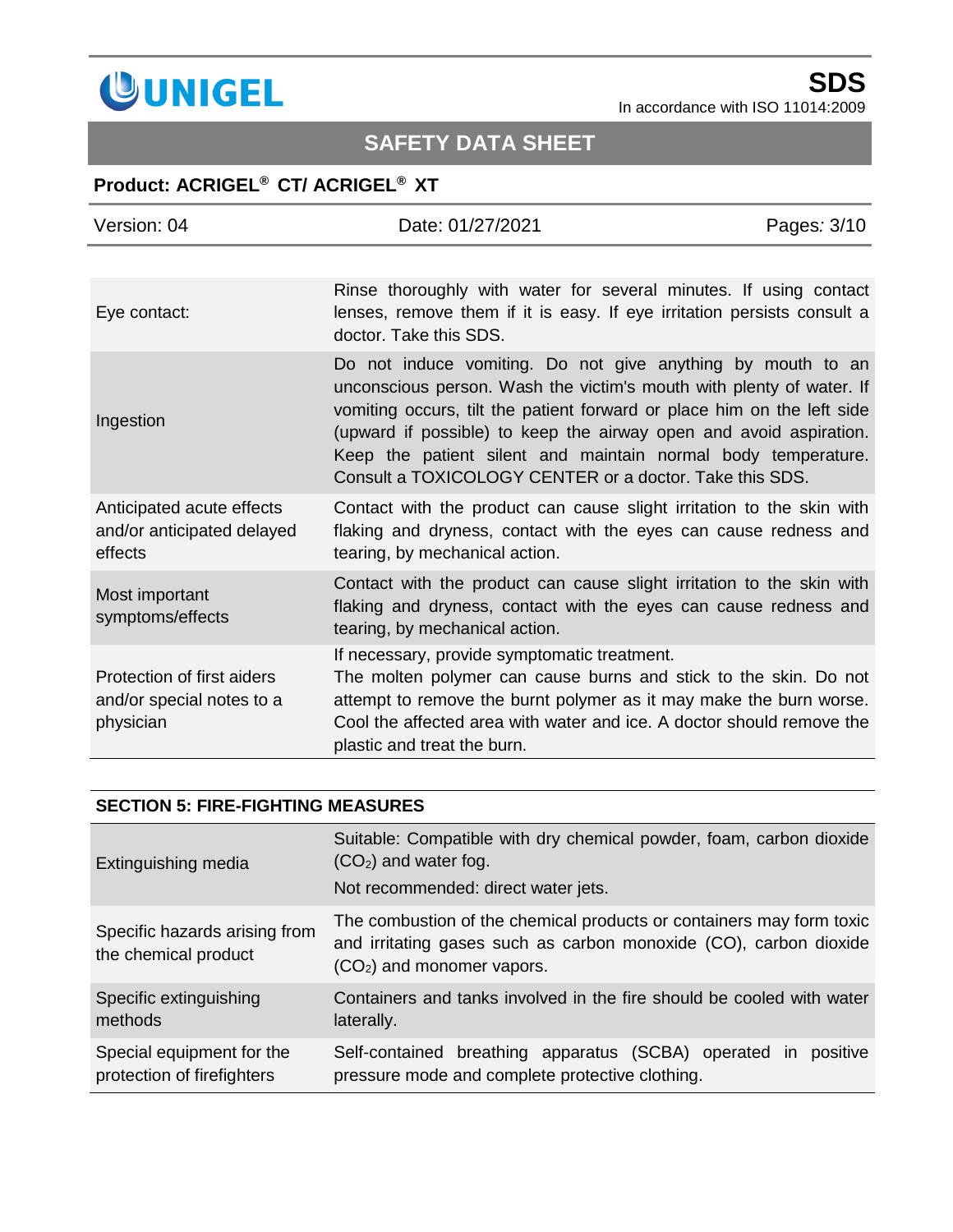

# **SAFETY DATA SHEET**

## **Product: ACRIGEL® CT/ ACRIGEL® XT**

Version: 04 Date: 01/27/2021 Pages*:* 4/10

### **SECTION 6: ACCIDENTAL RELEASE MEASURES**

| Personal precautions                      | Do not smoke. Avoid contact with the product. If necessary, use<br>personal protective equipment as described in section 8.                                                                                                                                        |
|-------------------------------------------|--------------------------------------------------------------------------------------------------------------------------------------------------------------------------------------------------------------------------------------------------------------------|
| Protective equipment:                     | Use protective equipment as described in Section 8.                                                                                                                                                                                                                |
| <b>Emergency procedures</b>               | Wear complete PPE, with glasses with side protection, suitable<br>protective gloves, closed shoes, and safety clothing to protect the<br>body. Protective mask with dust filter, if necessary.                                                                     |
| <b>Environmental precautions</b>          | Prevent the product from reaching the soil and water courses. Notify<br>the relevant authorities if the product has caused environmental<br>pollution (if it has reached water courses or if it has contaminated the<br>soil or vegetation).                       |
| Methods and<br>containment                | materials for Containment techniques may include bunding, covering of drains and<br>capping procedures.                                                                                                                                                            |
| cleaning up                               | Collect the product with a clean shovel or other instrument that does<br>Methods and materials for not disperse the product. Put material in suitable containers and<br>remove them to a safe place. For disposal, proceed according to<br>Section 13 of this SDS. |
| Secondary disaster<br>prevention measures | Do not dispose directly into the environment or into the sewage<br>system. The products resulting from fire control may cause pollution.                                                                                                                           |

### **SECTION 7: HANDLING AND STORAGE**

| <b>Handling</b>                                               |                                                                                                                                                                                                 |
|---------------------------------------------------------------|-------------------------------------------------------------------------------------------------------------------------------------------------------------------------------------------------|
| Precautions for safe handling                                 | Handle in a ventilated area or with a general local ventilation / exhaust<br>system. Avoid dust formation and product exposure. Use personal<br>protective equipment as described in section 8. |
| Technical measures for<br>handler                             | prevention of exposure of the Use personal protective equipment as described in Section 8.                                                                                                      |
| Technical measures for<br>prevention of fire and<br>explosion | It is not expected that the product presents a fire or explosion hazard.                                                                                                                        |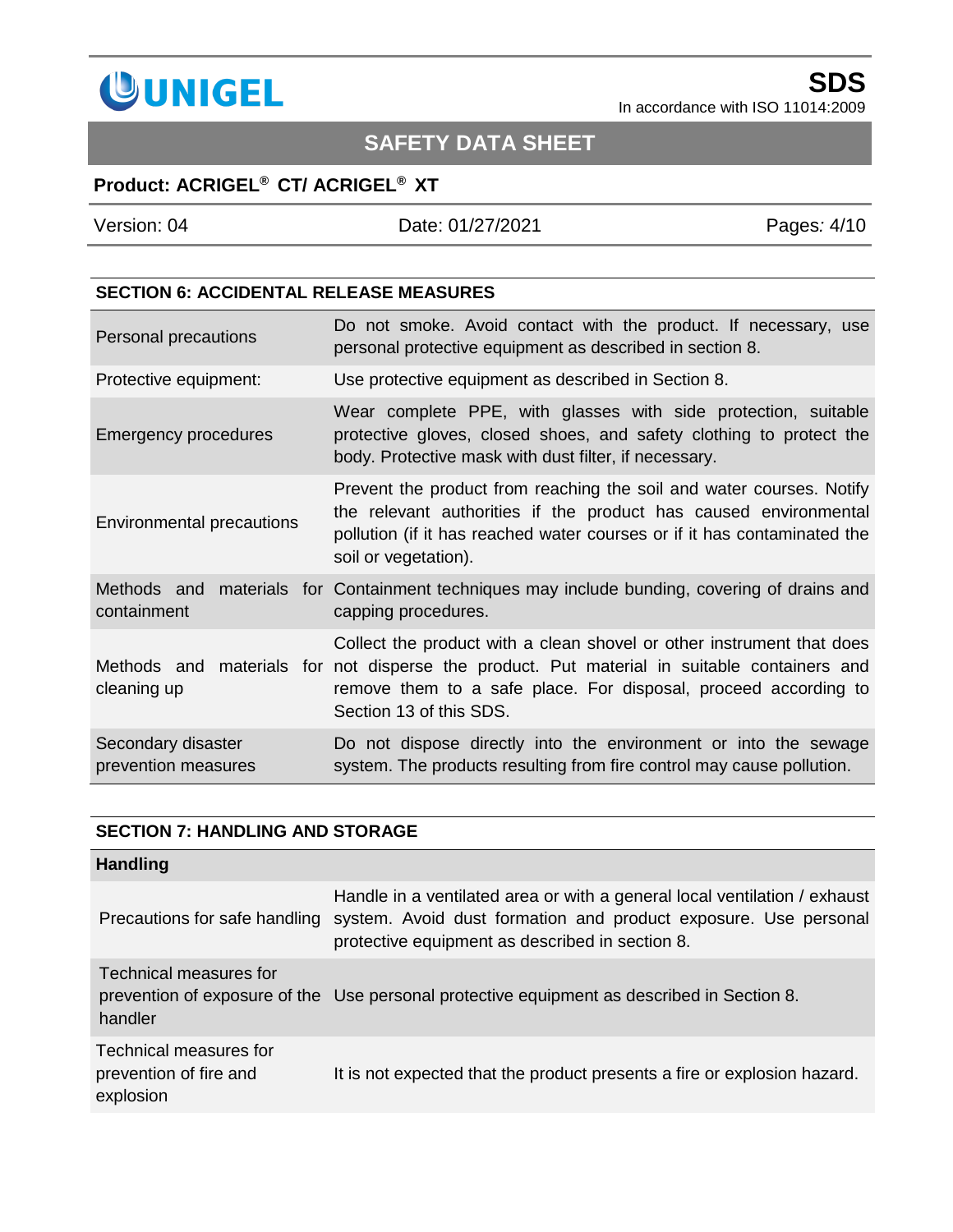

# **SAFETY DATA SHEET**

## **Product: ACRIGEL® CT/ ACRIGEL® XT**

| Version: 04                             | Date: 01/27/2021                                                                                                                                                                       | Pages: 5/10 |
|-----------------------------------------|----------------------------------------------------------------------------------------------------------------------------------------------------------------------------------------|-------------|
|                                         |                                                                                                                                                                                        |             |
| Suitable precautions                    | Contaminated clothing should be changed and washed before reuse.<br>Remove clothing and protective equipment contaminated before<br>entering eating areas.                             |             |
| Prevention of contact                   | Wash hands and face thoroughly after handling and before eating,<br>drinking, smoking, or going to the bathroom.                                                                       |             |
| <b>Storage</b>                          |                                                                                                                                                                                        |             |
| Conditions for safe storage             | Store the product in a tightly closed container and in a dry, well-<br>ventilated place. To maintain the quality of the product, do not store it<br>in the heat or in direct sunlight. |             |
| <b>Technical measures</b>               | Keep away from high temperatures and incompatible materials.                                                                                                                           |             |
| Incompatible substances and<br>mixtures | Oxidizing agents and strong acids.                                                                                                                                                     |             |
| <b>Packaging materials</b>              |                                                                                                                                                                                        |             |
| Recommended material                    | Similar to the original packaging.                                                                                                                                                     |             |
| Unsuitable material                     | It is not known unsuitable materials.                                                                                                                                                  |             |

### **SECTION 8: EXPOSURE CONTROLS AND PERSONAL PROTECTION**

| <b>Permissible concentration</b>          |                                                                                                                                                                                                                                                                               |  |
|-------------------------------------------|-------------------------------------------------------------------------------------------------------------------------------------------------------------------------------------------------------------------------------------------------------------------------------|--|
| Occupational exposure limit               | Not established.                                                                                                                                                                                                                                                              |  |
| <b>Biological limit</b>                   | Not established.                                                                                                                                                                                                                                                              |  |
| Engineering controls<br>measures          | Promote direct mechanical ventilation and exhaust system to the<br>outside environment. These measures help reduce exposure to<br>product.                                                                                                                                    |  |
| Appropriate personal protective equipment |                                                                                                                                                                                                                                                                               |  |
| Respiratory protection                    | In case of dust formation, use respiratory protection equipment against<br>dust - P2. Based on the inhalation hazard of the product, a risk<br>assessment must be carried out to adequately define respiratory<br>protection in view of the conditions of use of the product. |  |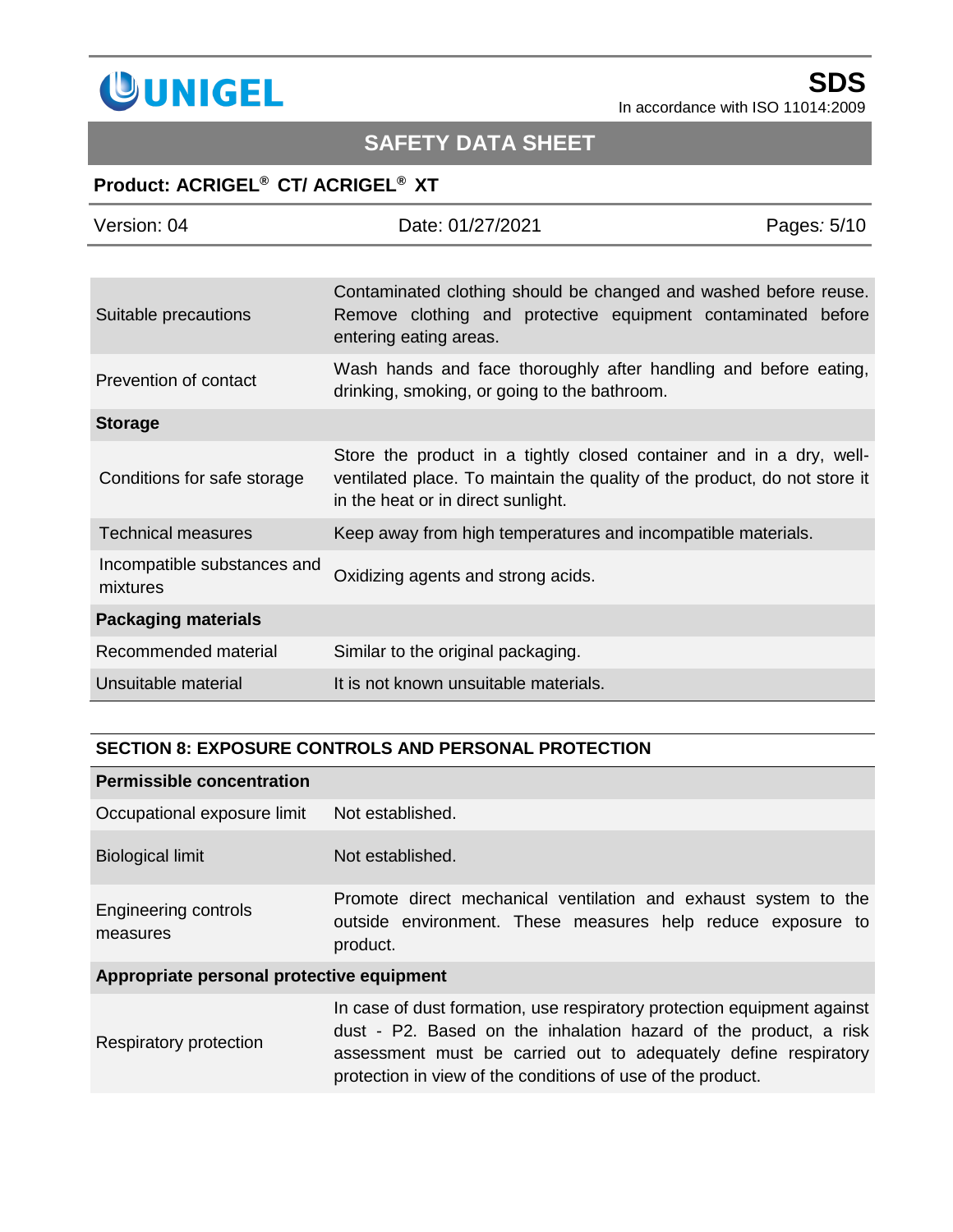

# **SAFETY DATA SHEET**

## **Product: ACRIGEL® CT/ ACRIGEL® XT**

| Version: 04              | Date: 01/27/2021                                       | Pages: 6/10 |
|--------------------------|--------------------------------------------------------|-------------|
|                          |                                                        |             |
| Hand protection          | Safety gloves. The material used should be waterproof. |             |
| Eye protection           | Safety glasses with side protection.                   |             |
| Skin and body protection | Suitable safety clothing and closed shoes.             |             |
| Special precautions      | Not established.                                       |             |

### **SECTION 9: PHYSICAL AND CHEMICAL PROPERTIES**

| Appearance                                              | Solid, transparent, or colored. |
|---------------------------------------------------------|---------------------------------|
| Odour                                                   | Slight odor.                    |
| pH                                                      | Not applicable.                 |
| Melting point/freezing point                            | Not available.                  |
| Boiling point, initial<br>boiling,<br>and boiling range | Not available.                  |
| Flashpoint                                              | Not applicable.                 |
| Upper/lower flammability or<br>explosive limits         | Not applicable.                 |
| Vapour pressure                                         | Not available.                  |
| Vapour density                                          | Not available.                  |
| Relative density                                        | 1.19 $g/cm3$ .                  |
| Solubility(ies)                                         | Insoluble in water.             |
| n-octanol/water partition<br>coefficient                | Not available.                  |
| Auto-ignition temperature                               | Not available.                  |
| Decomposition temperature                               | Not available.                  |
| Odour threshold                                         | Not available.                  |
| Evaporation rate                                        | Not available.                  |
| Flammability                                            | Not available.                  |
| <b>Viscosity</b>                                        | Not available.                  |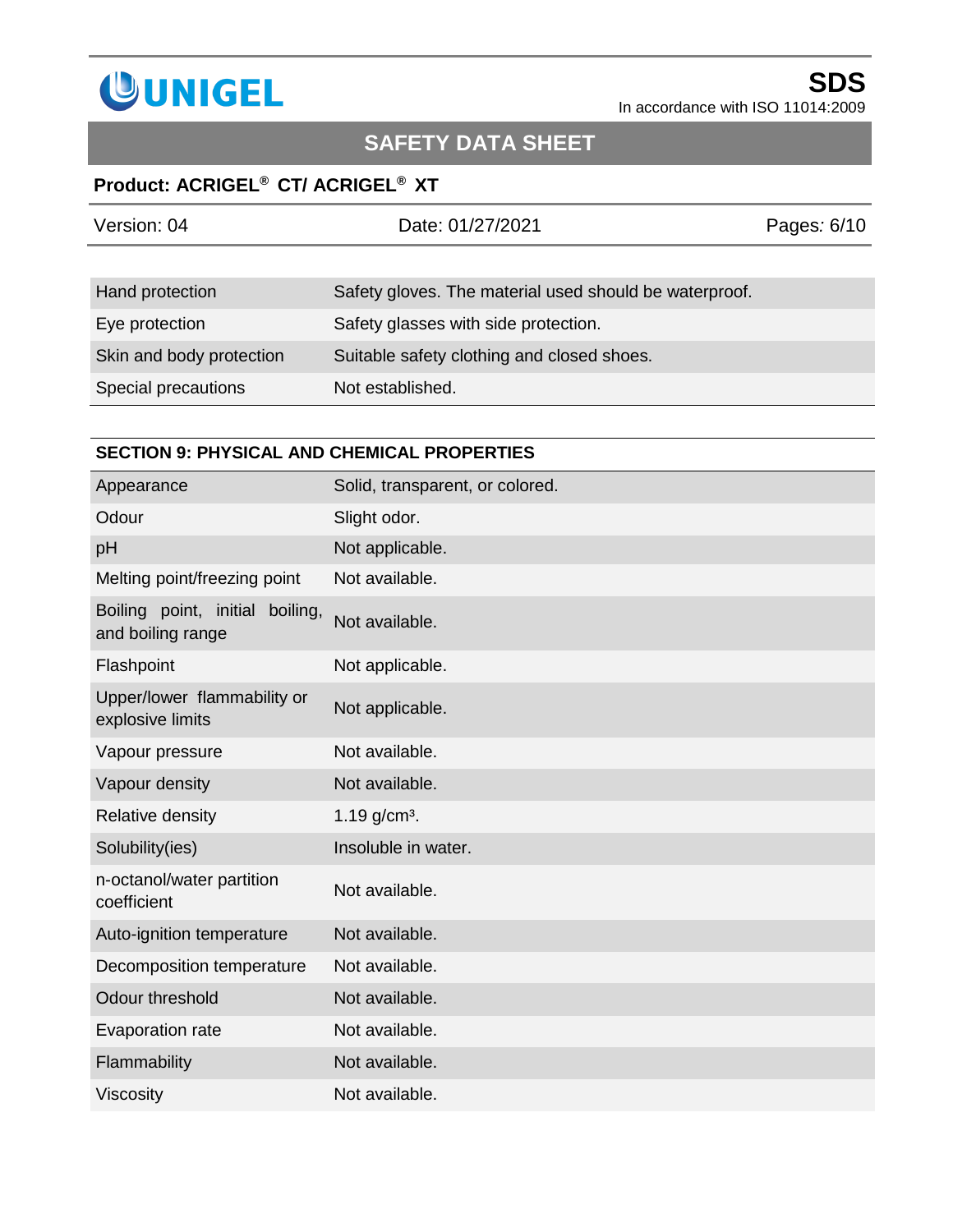

# **SAFETY DATA SHEET**

## **Product: ACRIGEL® CT/ ACRIGEL® XT**

| Version: 04       | Date: 01/27/2021 | Pages: 7/10 |
|-------------------|------------------|-------------|
|                   |                  |             |
| Other information | Not available.   |             |

### **SECTION 10: STABILITY AND REACTIVITY**

| Chemical stability                  | Product is stable under normal conditions of temperature and<br>pressure.                                                         |
|-------------------------------------|-----------------------------------------------------------------------------------------------------------------------------------|
| Hazardous reactions                 | There are not known hazardous reactions with the product.                                                                         |
| Conditions to avoid                 | High temperatures, heat, friction and contact with incompatible<br>materials.                                                     |
| Incompatible materials              | Oxidizing agents and strong acids.                                                                                                |
| Hazardous decomposition<br>products | The combustion of the chemical or its packaging can form carbon<br>monoxide and carbon dioxide, some monomers can form acrylates. |

#### **SECTION 11: TOXICOLOGICAL INFORMATION**

| Acute toxicity                                      | The product is not expected to be toxic to the oral, dermal and<br>inhalation routes.                                                   |
|-----------------------------------------------------|-----------------------------------------------------------------------------------------------------------------------------------------|
| Skin irritation/corrosion                           | Prolonged exposure to the product may cause mild skin irritation with<br>dryness and flaking.                                           |
| Eye damage/irritation                               | Prolonged exposure to the product may cause mild eye irritation with<br>redness and tearing.                                            |
| Respiratory or skin<br>sensitization                | It is not expected that the product causes respiratory or skin<br>sensitization.                                                        |
| Reproductive cell<br>mutagenicity                   | It is not expected that the product presents reproductive cell<br>mutagenicity.                                                         |
| Carcinogenicity                                     | The product is not carcinogenic.<br>IARC - classifies methyl polymethacrylate as group 3 - Not classified<br>as carcinogenic to humans. |
| Reproductive toxicity                               | It is not expected that the product presents reproductive toxicity.                                                                     |
| Specific target organ toxicity<br>- single exposure | Inhalation of the product may cause respiratory irritation with coughing<br>and sneezing by mechanical action.                          |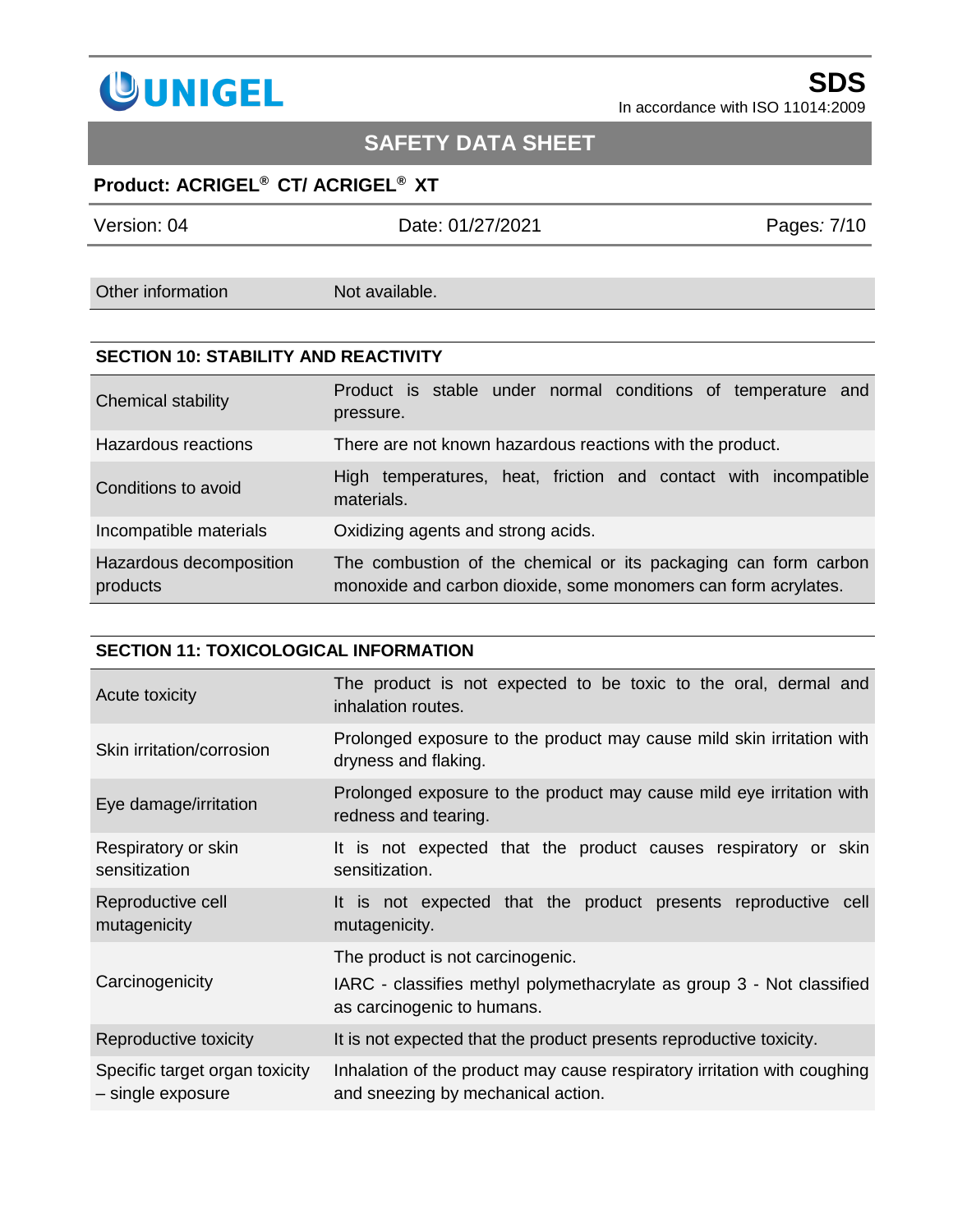

# **SAFETY DATA SHEET**

### **Product: ACRIGEL® CT/ ACRIGEL® XT**

| Version: 04                                           | Date: 01/27/2021                                                                                     | Pages: 8/10 |
|-------------------------------------------------------|------------------------------------------------------------------------------------------------------|-------------|
|                                                       |                                                                                                      |             |
| Specific target organ toxicity<br>- repeated exposure | It is not expected that the product presents specific target organ<br>toxicity by repeated exposure. |             |
| Aspiration hazard                                     | It is not expected that the product presents aspiration hazard.                                      |             |
| Toxicokinetics, metabolism<br>and distribution        | No information is described on the toxicokinetics and metabolism of<br>this product.                 |             |

#### **SECTION 12: ECOLOGICAL INFORMATION**

| Environmental effects, behavior, and fate of the product |                                                                                                                                   |  |  |
|----------------------------------------------------------|-----------------------------------------------------------------------------------------------------------------------------------|--|--|
| Ecotoxicity                                              | It is not expected that the product presents ecotoxicity.                                                                         |  |  |
| Persistence and degradability                            | Due to the lack of data, it is expected that the product presents<br>persistence, and it is not considered readily biodegradable. |  |  |
| Bioaccumulative potential                                | The product is expected to have no bioaccumulative potential.                                                                     |  |  |
| Mobility in soil                                         | Not determined.                                                                                                                   |  |  |
| Other adverse effects                                    | There are not known adverse environmental effects of the product.                                                                 |  |  |

### **SECTION 13: DISPOSAL CONSIDERATIONS**

Methods of disposal to the chemical product, product waste and/or contaminated container and/or packaging Must be disposed of as hazardous waste in compliance with local regulations. The treatment and disposal should be evaluated for each specific product. Keep the product remains in its original and properly closed. Disposal should be performed as established for the product. Do not reuse empty containers. These may contain product residues and should be kept closed and sent for proper disposal as established for the product.

#### **SECTION 14: TRANSPORT INFORMATION**

| International regulations |                                                                                                           |
|---------------------------|-----------------------------------------------------------------------------------------------------------|
| Land                      | UN – "United Nations"<br>Recommendations on the TRANSPORT OF DANGEROUS GOODS.<br><b>Model Regulations</b> |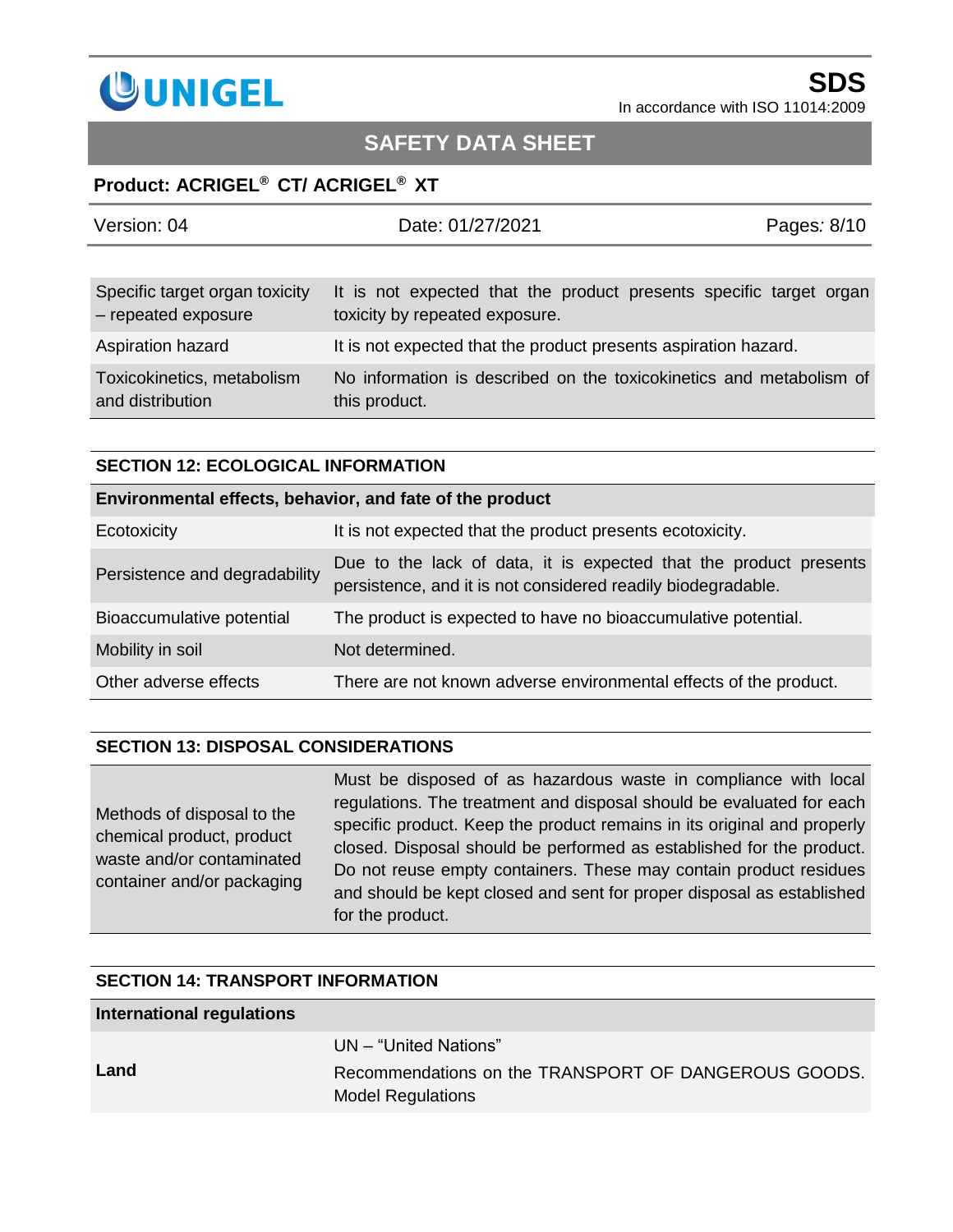

# **SAFETY DATA SHEET**

## **Product: ACRIGEL® CT/ ACRIGEL® XT**

| Version: 04                                                                   | Date: 01/27/2021                                                                                                                                                                                                                                                                                                                                                          | Pages: 9/10 |
|-------------------------------------------------------------------------------|---------------------------------------------------------------------------------------------------------------------------------------------------------------------------------------------------------------------------------------------------------------------------------------------------------------------------------------------------------------------------|-------------|
|                                                                               |                                                                                                                                                                                                                                                                                                                                                                           |             |
| <b>Sea</b>                                                                    | <b>IMO</b> – International Maritime Organization                                                                                                                                                                                                                                                                                                                          |             |
|                                                                               | International Maritime Dangerous Goods Code (IMDG Code)                                                                                                                                                                                                                                                                                                                   |             |
| Air                                                                           | IATA - International Air Transport Association                                                                                                                                                                                                                                                                                                                            |             |
|                                                                               | Dangerous Goods Regulation (DGR)                                                                                                                                                                                                                                                                                                                                          |             |
| <b>UN</b> number                                                              | Not classified as hazardous to transport.                                                                                                                                                                                                                                                                                                                                 |             |
| Transport in bulk according to<br>MARPOL 73/78, Annex II,<br>and the IBC Code | Consult regulations:                                                                                                                                                                                                                                                                                                                                                      |             |
|                                                                               | - International Maritime Organization. MARPOL: Articles, protocols,<br>annexes, unified interpretations of the International Convention for the<br>Prevention of Pollution from Ships, 1973, as modified by the Protocol<br>of 1978 relating thereto, consolidated edition. IMO, London, 2006;<br>- International Maritime Organization. IBC code: International code for |             |
|                                                                               | the construction and equipment of shipping carrying dangerous<br>chemicals in bulk: With Standards and guidelines relevant to the<br>code. IMO, London, 2007.                                                                                                                                                                                                             |             |
| Special precautions                                                           | There is no need of special precautions.                                                                                                                                                                                                                                                                                                                                  |             |

### **SECTION 15: REGULATORY INFORMATION**

Convention concerning Safety in the use of Chemicals at Work (Convention 170) - International Labour Organization, 1990.

International Organization for Standardization - ISO 11014:2009.

### **SECTION 16: OTHER INFORMATION**

This SDS was prepared based on current knowledge about the proper product handling and under normal conditions of use, in accordance with the application specified on the packaging. Any other use of the product involving their combination with other materials, and use various forms of those indicated, are the responsibility of the user. Warns that the handling of any chemical substance requires the prior knowledge of its hazards for the user. In the workplace it is for the user company's product promotes training of its collaborators about the possible risks arising from exposure to the chemical.

SDS elaborated in january, 2021.